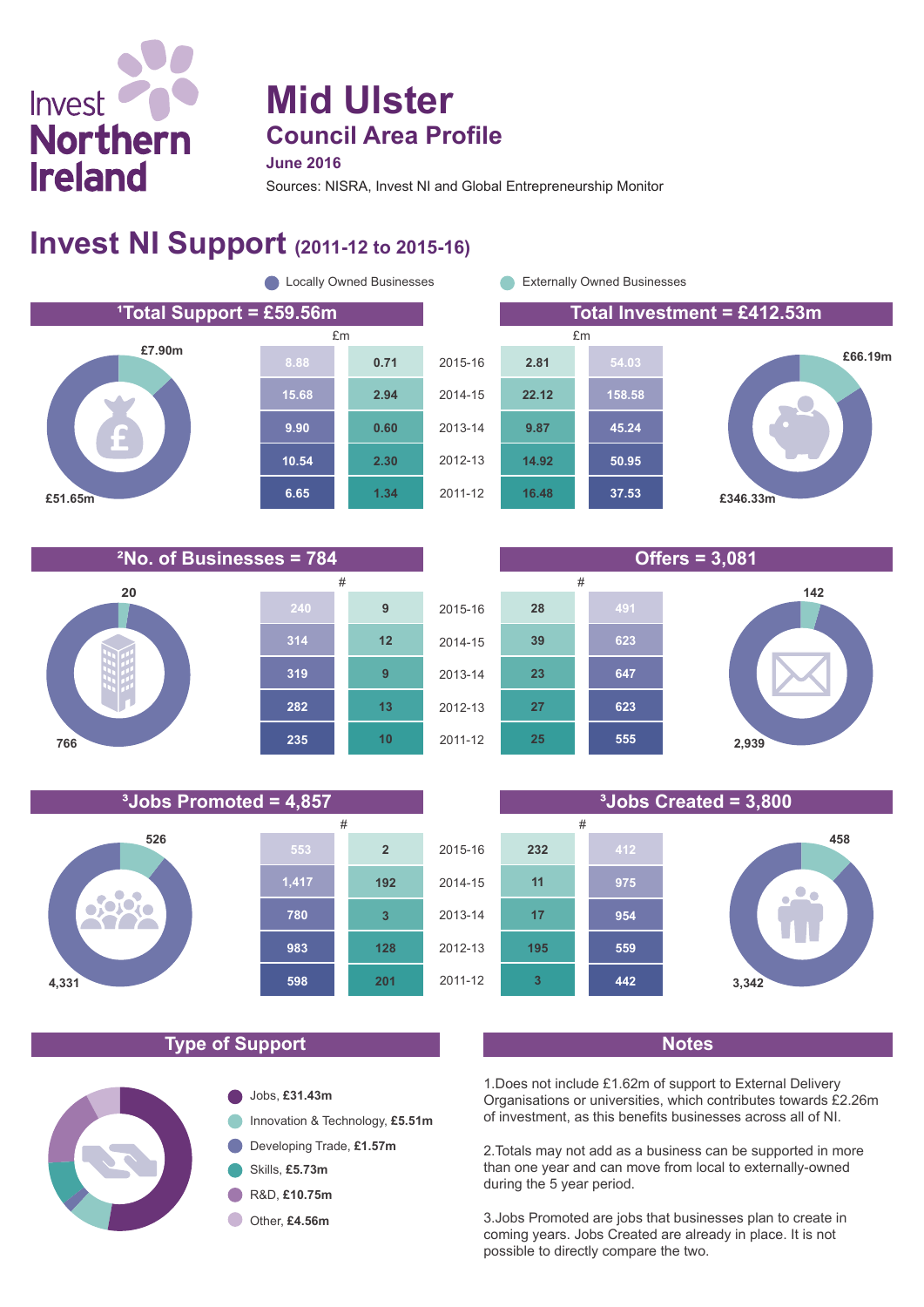## **Statistical Context**

## **Population (2014)**



### **Labour Market (2014)**



Labour market is composed of Economically Inactive and Economically Active (latter includes those in employment AND those seeking work)



## **Jobs (2013)**



\*These figures do not include the self-employed or agricultural labour

#### **Public/Private Sector Employment**

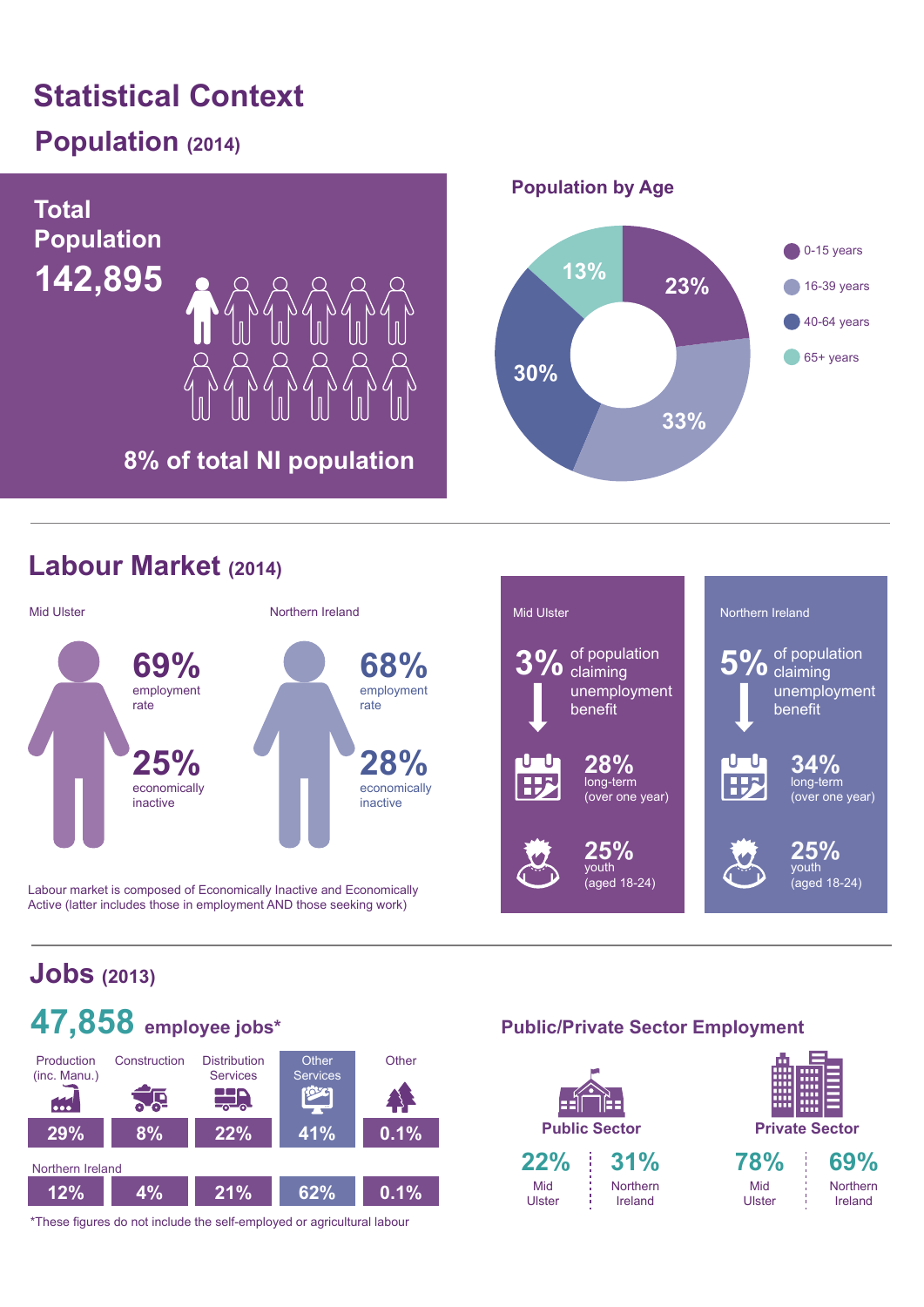

#### **Business Base (2014)**

#### **Number of Registered Businesses**



(This accounts for **12%** of all the businesses in Northern Ireland) Sub-totals based on rounded data

#### **Businesses by Size**